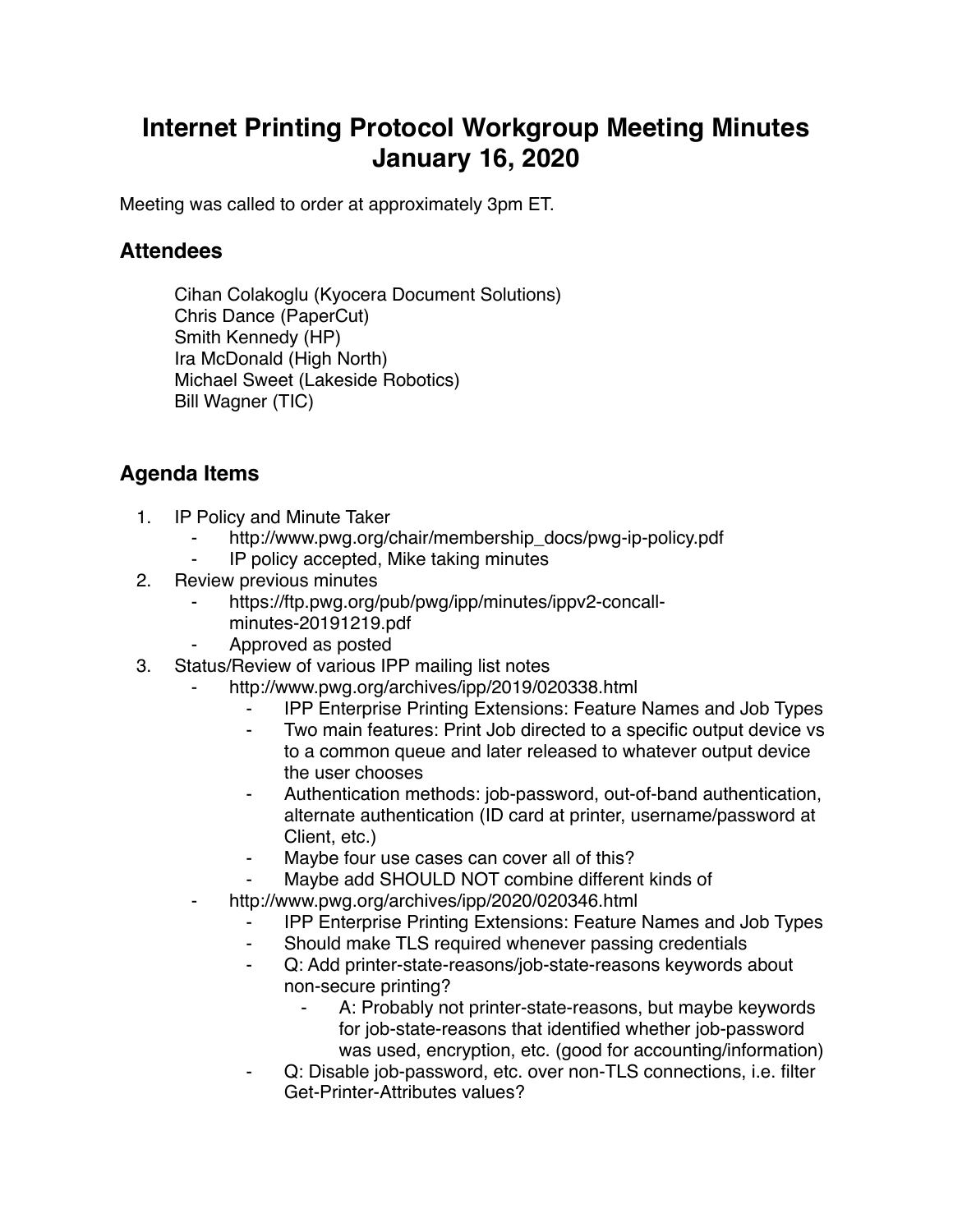- A: Maybe
- http://www.pwg.org/archives/ipp/2020/020348.html
	- Questions about draft Accounting spec and privacy attributes
- 4. Status of AMSC and ISO liaisons w/ PWG (Paul)
	- http://ftp.pwg.org/pub/pwg/general/sc/pwg-sc-call-minutes-20191104.htm
	- http://ftp.pwg.org/pub/pwg/general/sc/pwg-sc-call-minutes-20191202.htm
	- ⁃ http://ftp.pwg.org/pub/pwg/general/sc/pwg-sc-call-minutes-20200113.htm
	- See PWG Steering Committee minutes from 11/04/19, 12/02/19, 01/13/20
- 5. Status of PWG and IPP WG Formal Approvals and Last Calls (All)
	- None in progress
- 6. Quick review of IPP Label Printing Extensions v1.0
	- https://ftp.pwg.org/pub/pwg/ipp/wd/wd-ipplabel10-20200115-rev.pdf
	- Interim draft for an IPP Registration
	- ⁃ Section 3.x: Fill out use case
	- ⁃ Section 4:
		- Title: IPP Model
	- Section 4.1:
		- ⁃ Missing section reference on line 171
	- ⁃ Section 4.2:
		- Q: Source of attributes?
			- ⁃ A: Collated from existing vendor PDLs and devices
	- Section 7:
		- ⁃ Maybe add PNG/PWG Raster recommendation in addition to vendor PDL
	- ⁃ Sections 8.1 and 8.2:
		- Fix broken section references
	- Next draft can be stable LPrint has this prototyped
	- Reach out to existing IPP label printer manufacturers for feedback?
- 7. Quick status of IPP Transaction-Based Printing Extensions v1.1 (Mike)
	- https://ftp.pwg.org/pub/pwg/ipp/wd/wd-ipptrans11-20191216-rev.pdf
	- ⁃ Initial draft for a Candidate Standard errata update
	- ⁃ IPP WG review on 19 December 2019 completed
	- Schedule Start IPP WG last call after Stable draft is available
- 8. Quick Review of IPP Driverless Printing Extensions v2.0 (Smith)
	- ⁃ https://ftp.pwg.org/pub/pwg/ipp/wd/wd-ippnodriver20-20191121-rev.pdf
	- ⁃ Interim draft for a Candidate Standard
	- ⁃ Renamed to Driverless Printing Extensions (NODRIVER)
	- ⁃ IPP WG review on 19 December 2019 stopped at "printer-input-tray"
	- ⁃ Did not get to this...
	- Schedule Prototype draft in Q1/Q2 2020
- 9. Status of various IPP documents (All)
	- Job Accounting for IPP v1.0 (Mike)
		- ⁃ https://ftp.pwg.org/pub/pwg/ipp/wd/wd-ippaccounting10-20191022 rev.pdf
		- Interim draft for a Best Practice
		- PWG F2F review on 21 November 2019 stopped at section 6
		- Schedule Prototype draft in Q1 2020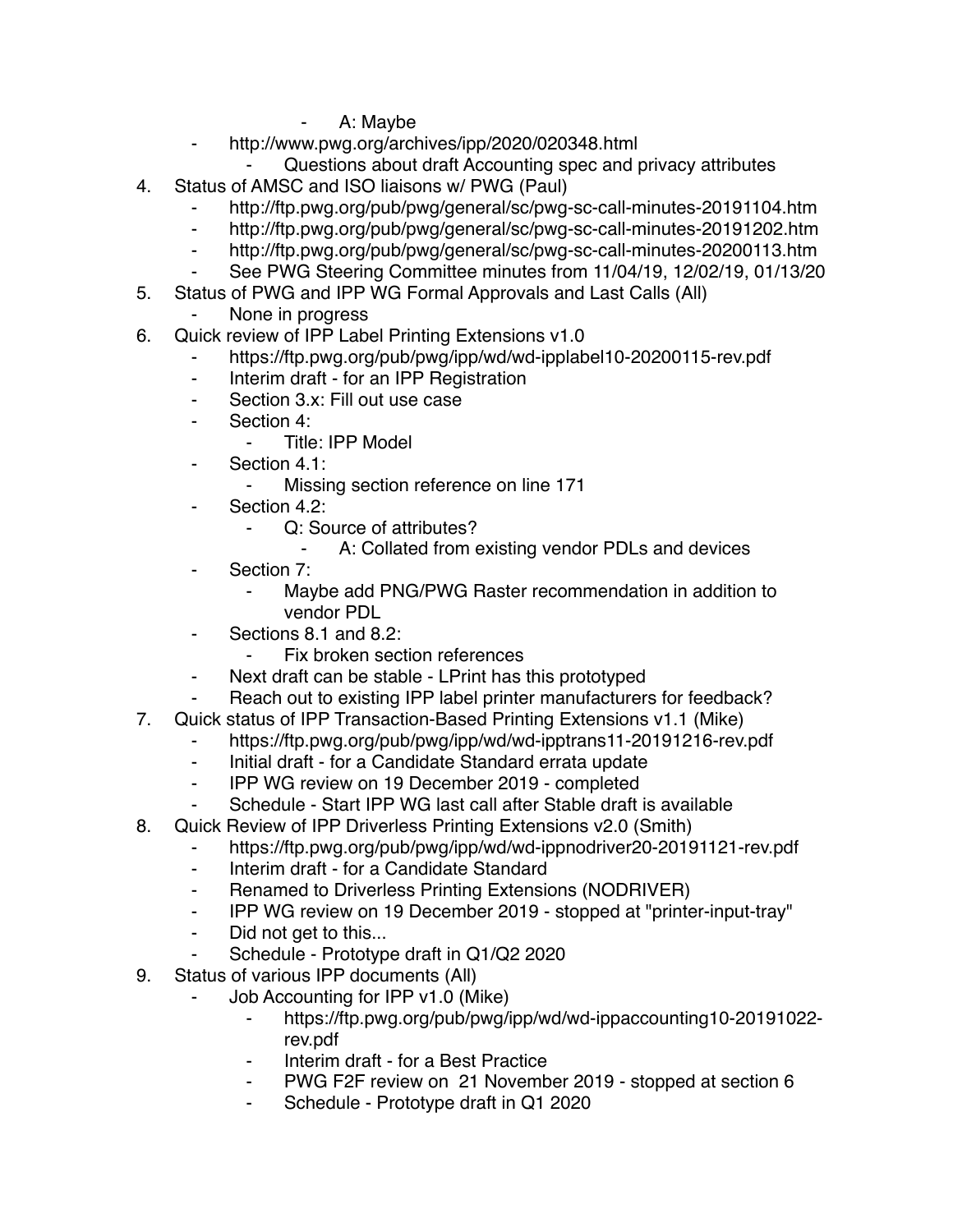- **IPP Production Printing Ext v2.0 (Mike)** 
	- ⁃ https://ftp.pwg.org/pub/pwg/ipp/wd/wd-ippppx20-20191216-rev.pdf
	- Prototype draft for a Candidate Standard
	- ⁃ PWG F2F review on 20 November 2019 completed
	- Schedule Stable draft in Q1 2020
- **IPP Enterprise Printing Ext v2.0 (Smith)** 
	- https://ftp.pwg.org/pub/pwg/ipp/wd/wd-ippepx20-20191010-rev.docx
		- Interim draft for a Candidate Standard
		- ⁃ PWG F2F review on 20 November 2019 completed
		- Schedule Prototype draft in Q1/Q2 2020
- ⁃ IPP Everywhere 1.1 (Mike)
	- ⁃ https://ftp.pwg.org/pub/pwg/ipp/wd/wd-ippeve11-20190827-rev.pdf
	- ⁃ Stable draft for a Candidate Standard
	- ⁃ PWG F2F status on 20 November 2019
	- ⁃ Defer IPP WG Last Call until IPP Everywhere Self-Cert v1.1 is ready
	- Hoping to get beta of Self-Cert v1.0 update 4 out before the end of 2019
	- Schedule Stable working drafts/beta tools in Q1 2020
- ⁃ IPP Everywhere Self-Certification Manual v1.1 (Mike)
	- ⁃ https://ftp.pwg.org/pub/pwg/ipp/wd/wd-ippeveselfcert11-20190827 rev.pdf
	- Prototype draft for a Candidate Standard
	- ⁃ PWG F2F status on 20 November 2019
	- ⁃ Update and start IPP WG Last Call together w/ IPP Everywhere v1.1
	- ⁃ Hoping to get beta of Self-Cert v1.0 update 4 out before the end of 2019
	- Schedule Stable working drafts/beta tools in Q1 2020
	- ⁃ IPP Encrypted Jobs and Documents (Mike/Smith)
		- ⁃ https://ftp.pwg.org/pub/pwg/ipp/wd/wd-ipptrustnoone10-20190418 rev.pdf
		- Interim draft for a Candidate Standard
		- PWG F2F skipped on 21 November 2019
			- Schedule Prototype draft in Q1 2020
- 10. Open Printing update (Ira)
	- https://openprinting.github.io
	- ⁃ OP website is now live w/ IPP Everywhere logo
	- OP monthly calls (11/05/19, 12/10/19), (01/14/20)
	- ⁃ GSoC 2020
		- Mentor organization applications opened on 14 January 2020
		- ⁃ OP planning and student search has started

## **Next Steps / Open Actions**

• Next conference call on January 30, 2020 at 3pm ET